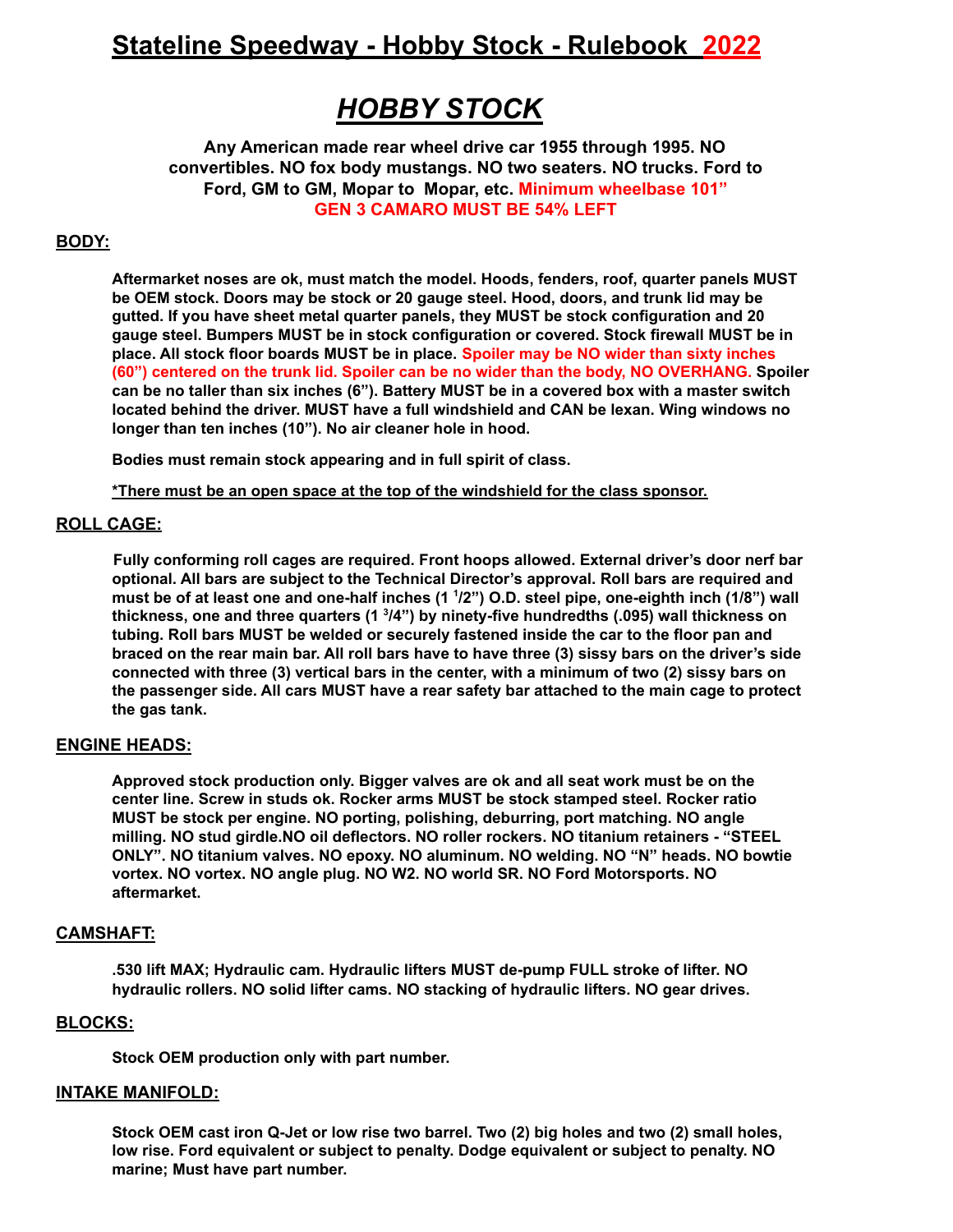### **EXHAUST MANIFOLD:**

**NO porting or port matching. NO headers. NO lighting. NO exit greater than two and one half (2 ½). MUST have a muffler and pass at 95db.**

# **ROTATING:**

**Option 1: MUST be of stock weight and dimension. Flat tops only. Two (2) valve relief piston-OK. MAX cubic inch 360. Stroke MUST match block. NO stroked or de-stroked. NO light weight.**

**Option 2: See Weight**

#### **OIL SYSTEM:**

**NO dry sumps. NO external oil pumps. NO external oil filters.**

#### **RADIATOR:**

**Steel or aluminum; OK. NO antifreeze. MUST have a catch can.**

#### **CARBURETOR:**

Holley 4412 five hundred (500) cfm 2 barrel with full choke horn. The part number MUST be on choke **horn. Holley Replacement Parts only.**

**MUST pass complete BLP Gauges. NO racing carburetors - example: Holley XP, VDL, etc.**

# **CARBURETOR SPACER PLATE:**

**One inch (1") carb spacer or Canton Phenolic. NO tapered, CNC milled or ANY high performance spacer.**

# **AIR FILTER:**

**Fourteen inch (14") round, three inch (3") tall, MAX. K&N ok.**

# **CLUTCH:**

**MUST be stock cast iron flywheel; .870 thick or more. One (1) clutch disk. All steel pressure** plate, ten and one-half inch (10  $^1\hspace{-0.1mm}I_2$ ") minimum. MUST have a one inch (1") access hole in **bellhousing for visual on clutch and a one inch (1") hole in bell plate. NO racing clutches. MUST have scatter shield or belting. Clutch pedal and master cylinder can be aftermarket.**

#### **TRANSMISSION:**

**MUST have all forward gears and reverse. Automatic transmission MUST have torque converters, must have OEM part number.**

#### **REAREND:**

**Can be stock or nine-inch Ford (9"). Spool or welded only. NO limited slips. NO Detroit lockers. Spring shackles ok. Floaters with drum brakes ok and are allowed, no cambered snouts. Any rear end with disc brakes, add 50 pounds. Must have stock OEM calipers only.**

#### **DRIVELINE:**

**MUST be steel; painted white. MUST have loop twelve inches (12") behind the transmission.**

#### **BRAKES:**

**MUST have ALL OEM brakes (4 working). Aftermarket brake pedal ok. Aftermarket master cylinder ok. Remote brake adjuster must be under dash or hood. Stock Calipers for make only.**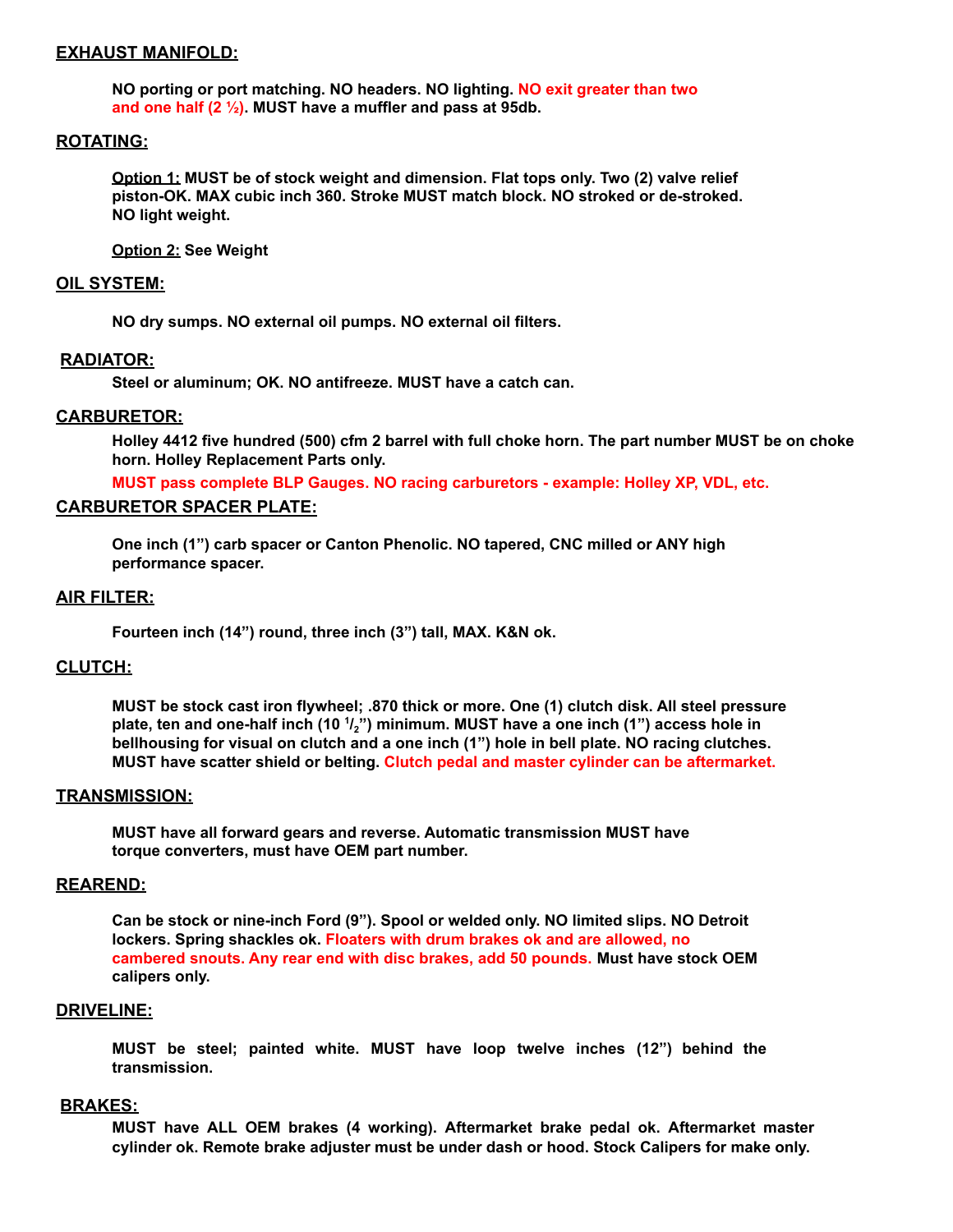# **WEIGHT:**

**Option 1: Up to 360 cubic inch**

**Weight: 3200 min Left: 55% max - 54% Gen 3 Camaro Rear: 47% max**

**Option 2: Up to 400 cubic inch**

**Weight: 3400 min Left: 55% max - 54% Gen 3 Camaro Rear: 47% max**

**Option 3: GM Sealed 602 Crate with 6000 chip; MSD #8727CT soft touch HEI rev limiter on right side of dash out of reach of driver. No aftermarket seals.**

**Weight: 3225 min Left 55% max - 54% Gen 3 Camaro Rear 47% max**

## **SHOCKS:**

**Steel Body Non-Adjustable-Non Rebuildable-Mounted in Stock Location using Stock Mounting Hardware. \$140 Claim Per Shock. Claim must be made by a Hobby DRIVER competing in that evening. Claim must be in cash and in writing and presented to the Tech Director between Qualifying and 15 minutes before the Hobby main event. If you refuse the claim you will lose all money and points for the night.**

#### **RIDE HEIGHT:**

**Five inch (5") ride height from lowest part of frame.**

## **A-ARMS:**

**Stock OEM only, per make and model.**

## **SPINDLE:**

**MUST be stock OEM.**

#### **CAMBER:**

**Two inch (2") right and one inch (1") left max measured with square at top of wheel.**

#### **WEIGHT JACKS:**

**NO weight jacks. Pocket spring adjusters ok.**

# **TRAILING ARM:**

**MUST be stock OEM dimension. MUST be in stock location. NO alteration allowed.**

# **SWAY BAR:**

**One and one quarter inch (1 1/4") max in stock OEM saddles. All thread ok for adjustment. NO Heims**